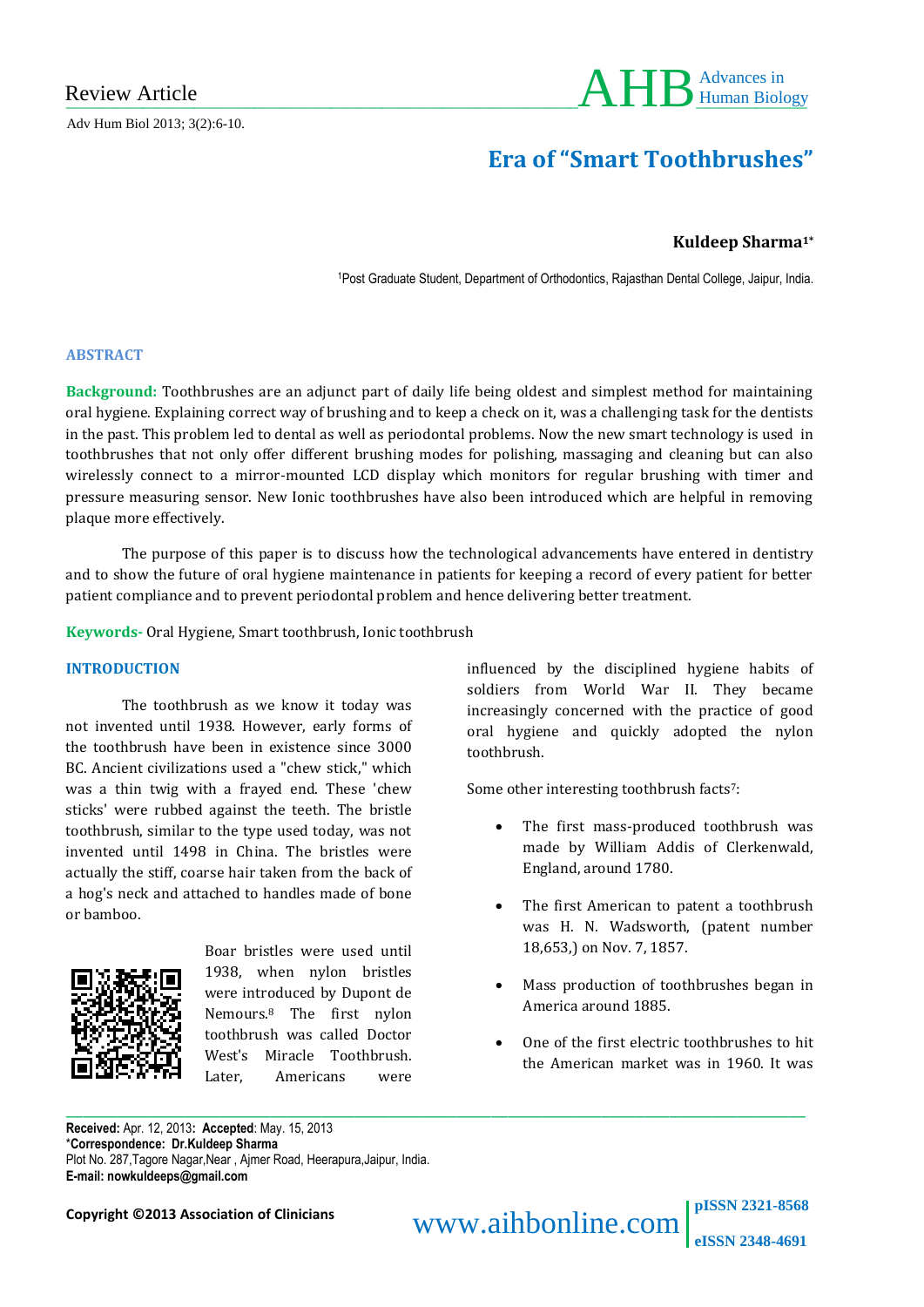## AHB Advances in Kuldeep Sharma. Advances in

marketed by the Squibb company under the name Broxodent.

This article reviews about tooth-brush history ,recently used toothbrushes and then gives light on futuristic approach to toothbrushes.

### **2. Historical background**

Ancient religious and medical texts have described cleaning teeth using twigs of aromatic trees, sponges, cloths, mouthwashes, and dentifrices. Pig bristle from China and Russia was used in toothbrushes until the 1940s, when shipments were interrupted by World War II and synthetic filament took its place. Chinese are credited with the invention of the bristle toothbrush in 1498.

The toothbrush handle was fashioned from either bone or bamboo and its bristles came from the neck of a boar or hog. Boar bristle toothbrushes remained as standard until the nylon bristle was invented and mass-produced in 1938. A variety of [oral hygiene](http://en.wikipedia.org/wiki/Oral_hygiene) measures have been used since long. <sup>2</sup> A recent archaeological dig has found that the earliest use of toothbrushes may have occurred in Africa. It was discovered that a bristle toothbrush had been used there as early as 1600 B.C.

The first non-bristle toothbrush was found in China during the [Tang Dynasty](http://en.wikipedia.org/wiki/Tang_Dynasty) (619–907) and used hog bristle.3,4 In 1223, Japanese [Zen](http://en.wikipedia.org/wiki/Zen) master [Dōgen](http://en.wikipedia.org/wiki/D%C5%8Dgen) Kigen recorded on [Shōbōgenzō](http://en.wikipedia.org/wiki/Sh%C5%8Db%C5%8Dgenz%C5%8D) that he saw monks in [China](http://en.wikipedia.org/wiki/China) clean their teeth with brushes made of horse-tail hairs attached to an ox-bone handle. The bristle toothbrush spread to Europe, brought back from China to Europe by travellers.<sup>5</sup> It was adopted in Europe during the 17th century.<sup>6</sup> Many mass-produced toothbrushes, made with horse or boar bristle, were imported to England from China until the mid-20th century.<sup>5</sup> The earliest identified use of the word toothbrush in English was in the autobiography of [Anthony Wood,](http://en.wikipedia.org/wiki/Anthony_Wood) who wrote in 1690 that he had bought a toothbrush from J. Barret.<sup>7</sup>

#### **2.1 18th Century Toothbrushes**

In 18th century bone handled toothbrush was used. The handle was oval in cross-section, slightly curved, with a rounded and angled end. The head of the brush was missing, having broken off

#### **2.2 Moving Towards 19th Century**

came in use.<sup>7</sup>

This 19th-century bone toothbrush was excavated from the site of the Public Hospital. The hospital was the first mental institution built in English North America

The first [patent](http://en.wikipedia.org/wiki/Patent) for a toothbrush was by H. N. Wadsworth in 1857 (US Patent No. 18,653) in the United States, but mass production in the United States only started in 1885. The rather advanced design had a bone handle with holes bored into it for the Siberian [boar](http://en.wikipedia.org/wiki/Boar) hair bristles. Unfortunately, animal bristle was not an ideal material as it retained [bacteria](http://en.wikipedia.org/wiki/Bacteria) and did not dry well, and the bristles often fell out. In the United States, brushing teeth did not become routine until after [World War](http://en.wikipedia.org/wiki/World_War_II)  [II,](http://en.wikipedia.org/wiki/World_War_II) when American soldiers had to clean their teeth daily.

#### **2.3 20th Century**

During the 1900s, celluloid handles gradually replaced bone handles in toothbrushes.<sup>3</sup> Natural animal bristles were also replaced by [synthetic fibers,](http://en.wikipedia.org/wiki/Synthetic_fiber) usually [nylon,](http://en.wikipedia.org/wiki/Nylon)  by [DuPont](http://en.wikipedia.org/wiki/DuPont) in 1938. The first nylon bristle toothbrush, made with nylon yarn, went on sale in February 24, 19387. As of the turn of the Twenty-First Century, nylon had come to be widely used for the bristles, and the handles were usually molded from [thermoplastic](http://en.wikipedia.org/wiki/Thermoplastic) materials.<sup>2</sup>

Johnson & Johnson, a leading medicalsupplies firm, introduced the "Reach" toothbrush in the middle 1980s. It differed from previous toothbrushes in three ways: First, it had an angled head, similar to dental instruments, to reach back teeth; second, the bristles were concentrated more closely than usual to clean each tooth of potentially carigenic (cavity-causing) materials; and third, the outer bristles were longer and softer than the inner bristles to clean between teeth. The Reach toothbrush was the first to have a specialized design intended to increase its effectiveness.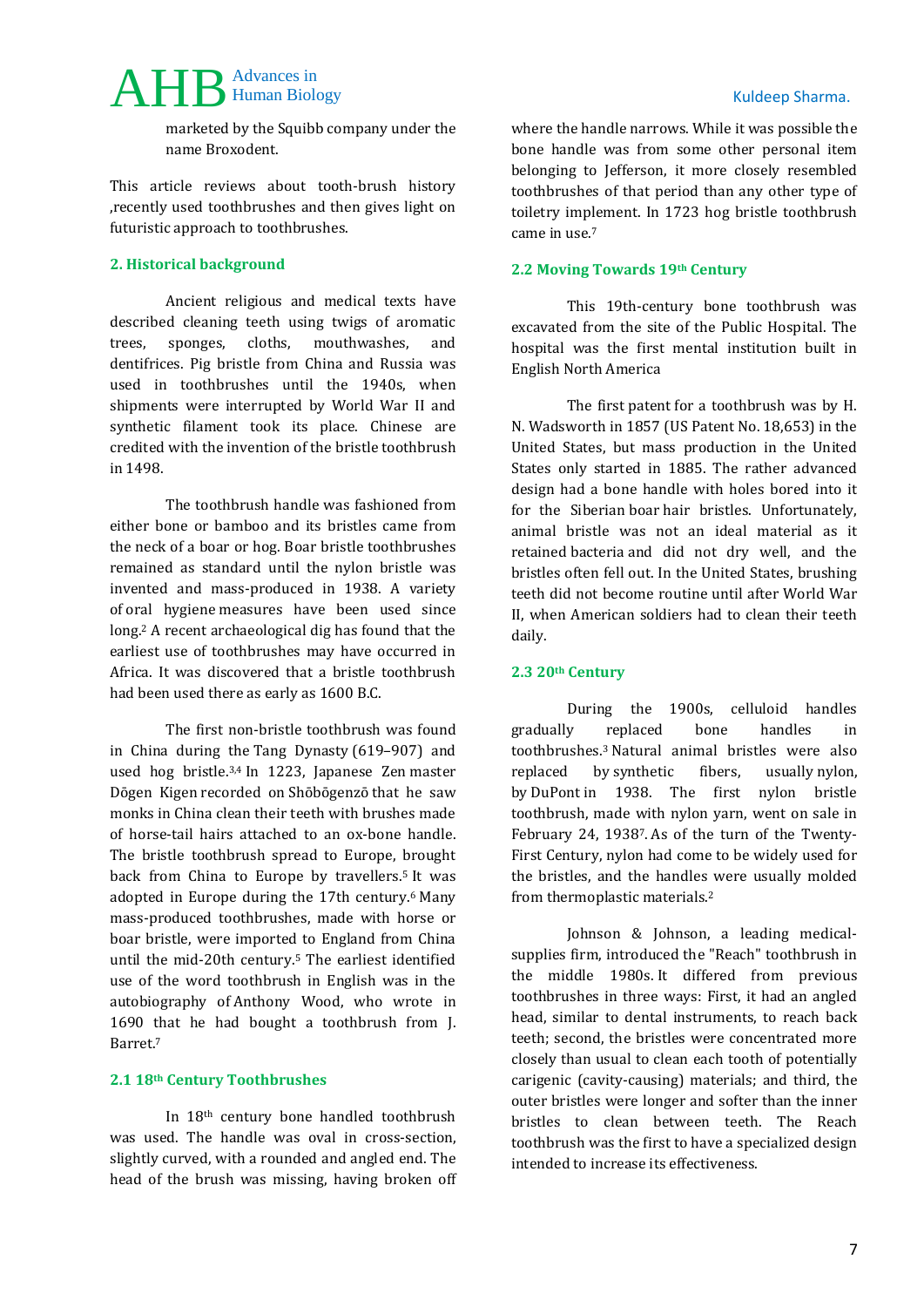## AHB Advances in Kuldeep Sharma. Advances in

Many unique design features intended and promoted as being, more effective than the basic toothbrush design that had been employed for years. (Fig.1)

## **a) Electric toothbrushes achieve much greater reliability using reed sensors**

The first electric toothbrush, the Broxodent, was invented in Switzerland in 195410. For years manufactures of electric toothbrushes have used mechanical slide switches to power the toothbrush on and off. The mechanical slide switches are subject to very harsh environments having to deal with chemically active toothpastes, acidic saliva, and running water at various temperatures and acidity/alkalinity levels. This environment attacks the electrical contacts in the slide switch and in many cases, after a short time the slide switch fails to turn the toothbrush on and off. Going to a Reed Sensor has eliminated this problem. (Fig.2)

#### **Features**

- Contacts dynamically tested
- Magnet and switch are isolated by the toothbrush casing
- Permanent magnet is not affected by the environment
- Millions of operations reliably
- Reed contact is sealed in the casing of the toothbrush
- Reed contact never comes in contact with the outside environment
- Reed switch is hermetically sealed
- [Surface mount](http://www.meder.com/smd-sensors6.html) or [through hole mounting](http://www.meder.com/through-hole-sensors6.html)

## **b) INTERDENTAL BRUSH**

An interdental brush, also called an interproximal brush or a proxy brush, is a small brush, typically disposable, either supplied with a reusable angled plastic handle or an integral handle, used for cleaning between [teeth](http://en.wikipedia.org/wiki/Tooth) and between the wire of [dental braces](http://en.wikipedia.org/wiki/Dental_brace) and the teeth. Brushes are available in a range of widths, color coded as per ISO 16409. Interdental brushes are classified according to ISO standard 16409:2006. The ISO brush sizes range from 1 to 7. The ISO brush size is determined by the Passage Hole Diameter (PHD) in mm. This PHD is the minimum diameter of a hole that the interdental brush will pass through without deforming the brush wire stem.(Fig.3)

#### **3) 21st CENTURY-Smart Era Smart Toothbrushes**

#### **a) ULTRASONIC TOOTHBRUSHES**

Emmi-dent is the first ULTRASONIC toothbrush which works motionlessly with its nonabrasive nano-bubble toothpaste to kill bacteria, reduce periodontal disease, and remove stains. As an ultrasonic rather than an electronic toothbrush, It reduces plaque and periodontal disease by destroying bacteria, It removes stains of coffee, wine, nicotine and food, returning teeth to their natural white color within days. It works under braces by cleaning and removing stains.

After dental reconstruction or any kind of oral surgery, one can brush once teeth with no fear of pain, bleeding, abrasion or wear factors and gentle for children. It cleans gingival pockets that even dental floss cannot reach. Researchers have designed a toothbrush that cleans teeth by creating a solar-powered chemical reaction in the mouth, doing away with the need for toothpaste Dr. Kunio Komiyama, a dentistry professor emeritus at the University of Saskatchewan, designed the first model of the unconventional toothbrush 10 years ago.

The Soladey-J3X has a solar panel at its base that transmits electrons to the top of the toothbrush through a lead wire. The electrons react with acid in the mouth, creating a chemical reaction that breaks down plaque and kills bacteria. The toothbrush requires no toothpaste, and can operate with about the same amount of light as needed by a solar-powered calculator. The researchers have already tested the toothbrush in cultures of bacteria that cause periodontal disease, and demonstrated that the brush causes "complete destruction of bacterial cells," Komiyama said. (Fig.4a,4b)

#### **b) Ultra Violet Sterilized Toothbrush System**

The ultra violet sterilized toothbrush system concept will certainly be helpful for those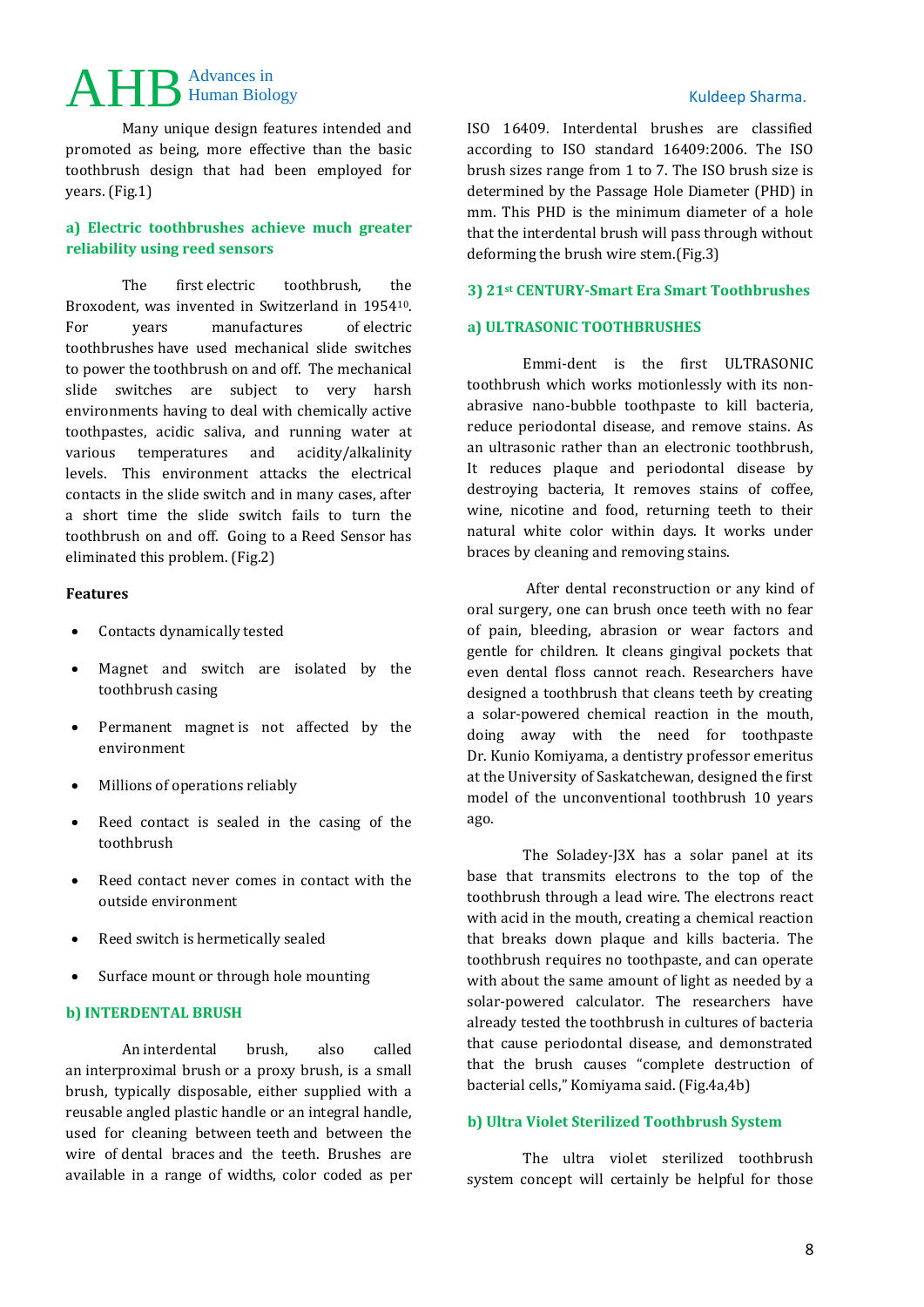## AHB Advances in Kuldeep Sharma. Advances in

who have the habit of keeping everything clear and germ-free. On an average 10,000,000 bacteria live on a toothbrush. With this UV –Sterilized toothbrush system, UV base will help to sterilize the toothbrush whenever it is placed & can hold up to a quartet of UV pods to keep a small family`s toothbrushes safe & bacteria free whenever they are not in use. These toothbrushes have colorcoding.

## **c) Ionic Toothbrush that Uses Light and Water to Clean Teeth**

Ionic toothbrushes were developed in Japan and have now become increasingly popular in the US and other countries. Soladey Ionic Toothbrush use novel technology that cleans your teeth using light and water.

Use of the the toothbrush is simple as one just have to expose it to any light source and rinse in the water. This ionic toothbrush is claimed to remove plaque, reduces gum bleeding and bacteria more effectively than traditional toothbrushes.

## **d) Chewable toothbrush**

A chewable toothbrush is a miniature plastic molded toothbrush that can be used when no [water](http://en.wikipedia.org/wiki/Water) is available. They tend to be very small but should not be swallowed. They are most commonly available from bathroom vending machines. They are available in different flavors such as mint or bubblegum and should be disposed of after use. Other types of disposable toothbrushes include those that have a small breakable plastic ball of toothpaste on the bristles, can be used without water and hence proved to be quite handy to travelers6.

#### **e) End-tufted brush**

An end-tufted brush is a type of toothbrush used specifically for cleaning along the gum line adjacent to the [teeth](http://en.wikipedia.org/wiki/Tooth)<sup>6</sup>. The bristles are usually shaped in a pointed arrow pattern to allow closer adaptation to the gums. An end-tufted brush is ideal for cleaning specific difficult-to-reach areas, such as between crowns, bridgework and crowded teeth. These Endtufted brushes may also be used around fixed orthodontic appliances, such as [braces.](http://en.wikipedia.org/wiki/Dental_braces)

#### **f) Beam Toothbrush**

The beam brush is first application connected toothbrush with a sensor embedded to record & map brushing behavior as a saved data which can be used in a personnel management, clinical & gamification environment. It was launched in 2010& its advanced version came in 2012 from beam technologies. Beam brush can collect up to 3 weeks brushing data & upload it wirelessly on android mobile that can be sent or shared with the dentist or can be recorded for subjects own regular check purpose.

Along with tracking record for oral health it use all active two-minute brushing with quadrant indicator which is helpful in oral health information.

### **g) Caries Detection toothbrush**

## **C-SMART: Toothbrush for Earlier Dental Caries Detection**

C-SMART, an improved version of the modern toothbrush that will be able to tell the users whether they have caries developing on their teeth. To detect the caries, C-SMART uses laser technology that collects reflected light from the caries that is sent to a microcomputer chip in the toothbrush handle. (Fig. 10) This toothbrush is under experimentation & still has to be launched by C-SMART company.

#### **CONFLICT OF INTEREST**

No potential conflict of interest relevant to this article was reported.

#### **REFERENCES**

- 1) Asimov, Isaac, and Carrie Dierks. Why do we need to brush our teeth? Milwaukee, G. Stevens Pub., 1993. 24 p. (Juvenile).
- 2) Elvin-Lewis, Memory and Walter H. Lewis. The use of Nature's toothbrush: the chewing stick. Research Reports - National Geographic Society, v.16, 1975: 211-31.
- 3) Giscard d'Estaing, Valerie-Anne. The second world almanac book of inventions. New York, World Almanac, 1986. 352 p.